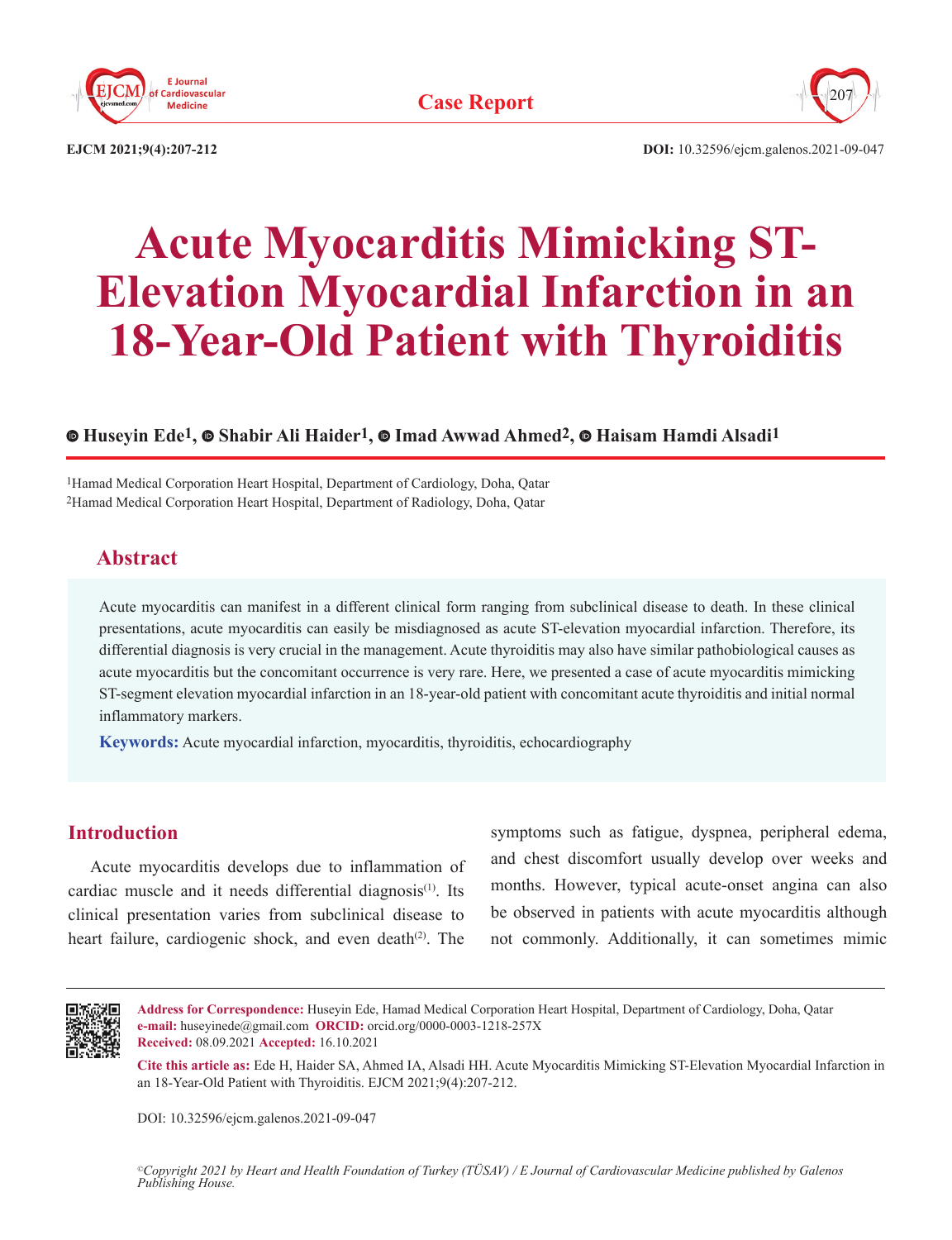



acute coronary syndrome with ST elevation myocardial infarction (ACS/STEMI).

Thyroiditis is commonly associated with viral and bacterial pathogens, autoimmune diseases, drugs, radiation, or trauma<sup>(3)</sup>. However, acute myocarditis with concomitant acute-onset thyroiditis with normal inflammatory markers at presentation is very rare in the literature. Here, we presented an 18-year-old male patient with ACS/STEMI-like acute myocarditis and thyroiditis without obviously elevated inflammatory biomarkers or preceding respiratory tract infection.

## **Case Report**

An 18-year-old male patient without any significant past medical history was brought to Emergency Department due to a new-onset, retrosternal, pressure-type chest pain lasting for 3 hours, with hotline electrocardiography (ECG) finding showing 0.5 mm ST depression over V1 and aVR and 2 mm ST elevation over II, III, aVF (Figure 1a). On arrival in the emergency department (ED), the patient was free of chest pain with similar ST changes as the hotline ECG (Figure 1b). Physical examination showed blood pressure of 107/57 mmHg, heart rate of 111 bpm with oxygen saturation of 97% at room air. Chest and cardiac exams were unremarkable except for mild tachycardia.

Bedside point-of-care ultrasonography (POCUS) revealed normal left ventricular ejection fraction (LVEF) without regional wall motion abnormalities or pericardial effusion. An urgent detailed echocardiographic exam confirmed similar findings as those of POCUS (LVEF of 56%). Initially, the patient was managed conservatively with differential diagnoses of perimyocarditis and acute coronary syndrome.

In the laboratory findings, the white blood cell count was 9.2 10<sup>3</sup>/µL, hemoglobin was 13.4 gr/dL, highsensitivity troponin T levels were significantly elevated (1312 ng/L at admission, 1155 ng/L after three hours, and 2828 ng/L after 24 hours after the admission with normal renal function). Alanine transaminase and aspartate

transaminase levels were 32 U/L and 113 U/L, respectively, with normal bilirubin level (14  $\mu$ mol/L) (Table 1). The patient had total cholesterol level of 4.1 mmol/L, LDL of 2.7 mmol/L, triglyceride of 0.5 mmol/L and HDL of 1.2 mmol/L. Serum C-reactive protein (CRP) level was 2.6 mg/L, procalcitonin 0.02 ng/mL at admission.

The patient developed similar chest pain with more prominent ST elevation over II, III, aVF, V5, V6, V7, V9) (Figures 1c and d) 3 hours after the arrival in ED. The patient was promptly transferred to the cardiac catheter laboratory to rule out possible coronary artery-related acute coronary syndrome while he was having ongoing chest pain. The coronary angiogram showed normal epicardial coronary arteries without spasm or dissection (Figure 2). Acute myocarditis treatment was initiated with ibuprofen 400 mg tablet three times a day and colchicine 0.5 mg tablet twice a day along with metoprolol 12.5 mg twice a day. Cardiac magnetic resonance imaging (CMRI) was performed 48 hours after the admission. It showed high normal LV volumes with moderately impaired systolic function (LVEF 42%), basal-to-apical anterior, lateral, and inferior walls hypokinesia with corresponding myocardial edema, subepicardial early and delayed hyperenhancement (Figure 3). The diagnosis was confirmed accordingly. Subsequently, ibuprofen was changed to aspirin 600 mg tablet three times a day and lisinopril 2.5 mg daily was added to the treatment plan. At follow-up, the results of respiratory panel, tested via polymerase chain reaction (PCR) (including influenza virus, parainfluenza virus, adenovirus, coronavirus disease-2019 (COVID-19), MERS coronavirus, human bocavirus, human enterovirus, human rhinovirus, the respiratory syncytial virus, Bordetella pertussis, legionella pneumophila, and human metapneumovirus), were unremarkable in nasopharyngeal swab. Additionally, the results of antineutrophil cytoplasmic antibody and antinuclear antibody blood tests were negative.

Coincidentally, the patient was diagnosed with painless, overt hyperthyroidism (thyroid-stimulating hormone (TSH) of 0.03 mIU/L, FT4 of 35.2 pmol/L and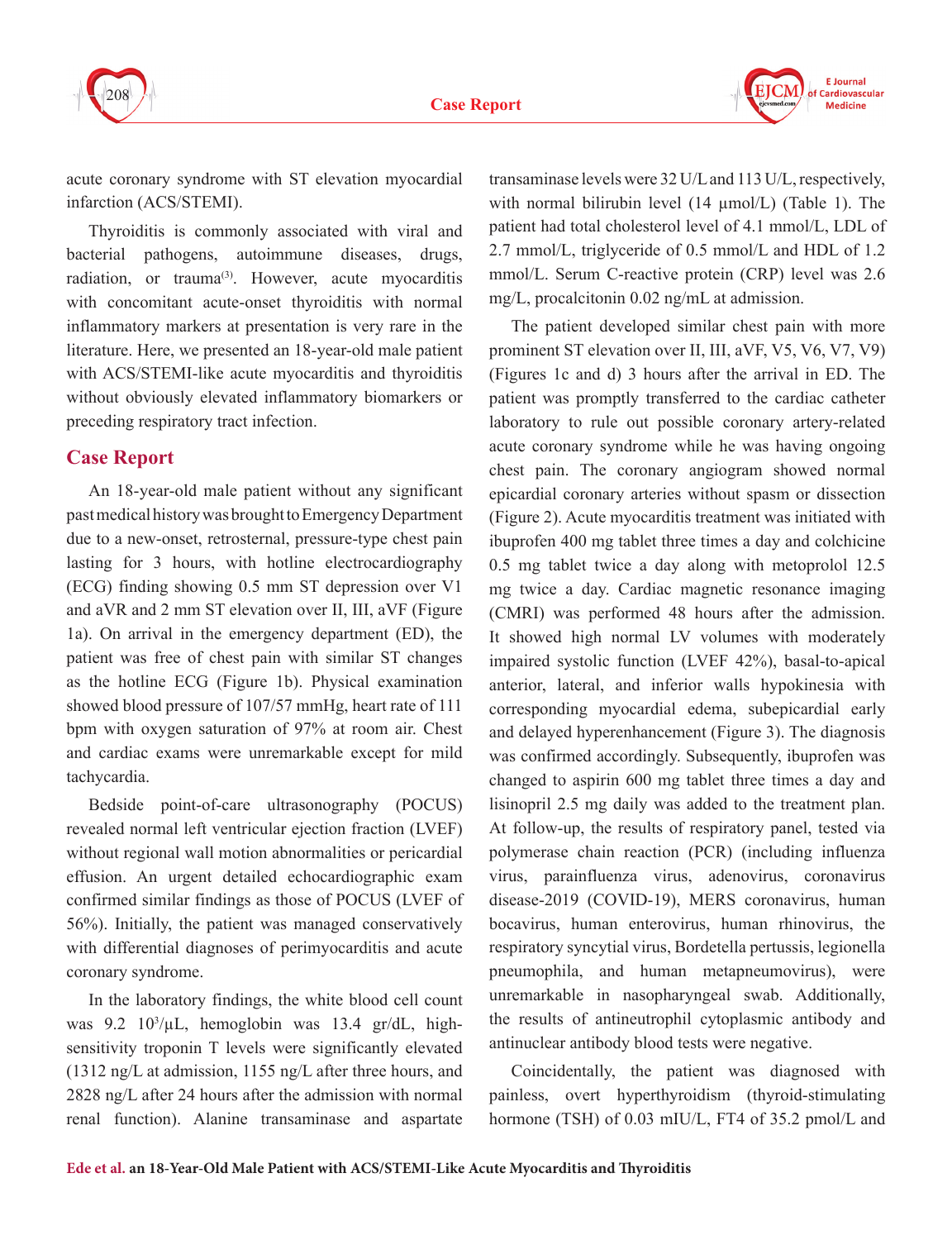





**Figure 1a.** Hotline electrocardiography (ECG) by the ambulance team; **1b)** ECG at arrival; **1c)** standard 12-lead ECG when chest pain developed 3 hours after the arrival; **1d)** ECG with posterior leads; V4, V5, and V6 stand for V7, V8, and V9 respectively; **1e)** 12-lead ECG at discharge in the  $6<sup>th</sup>$  day.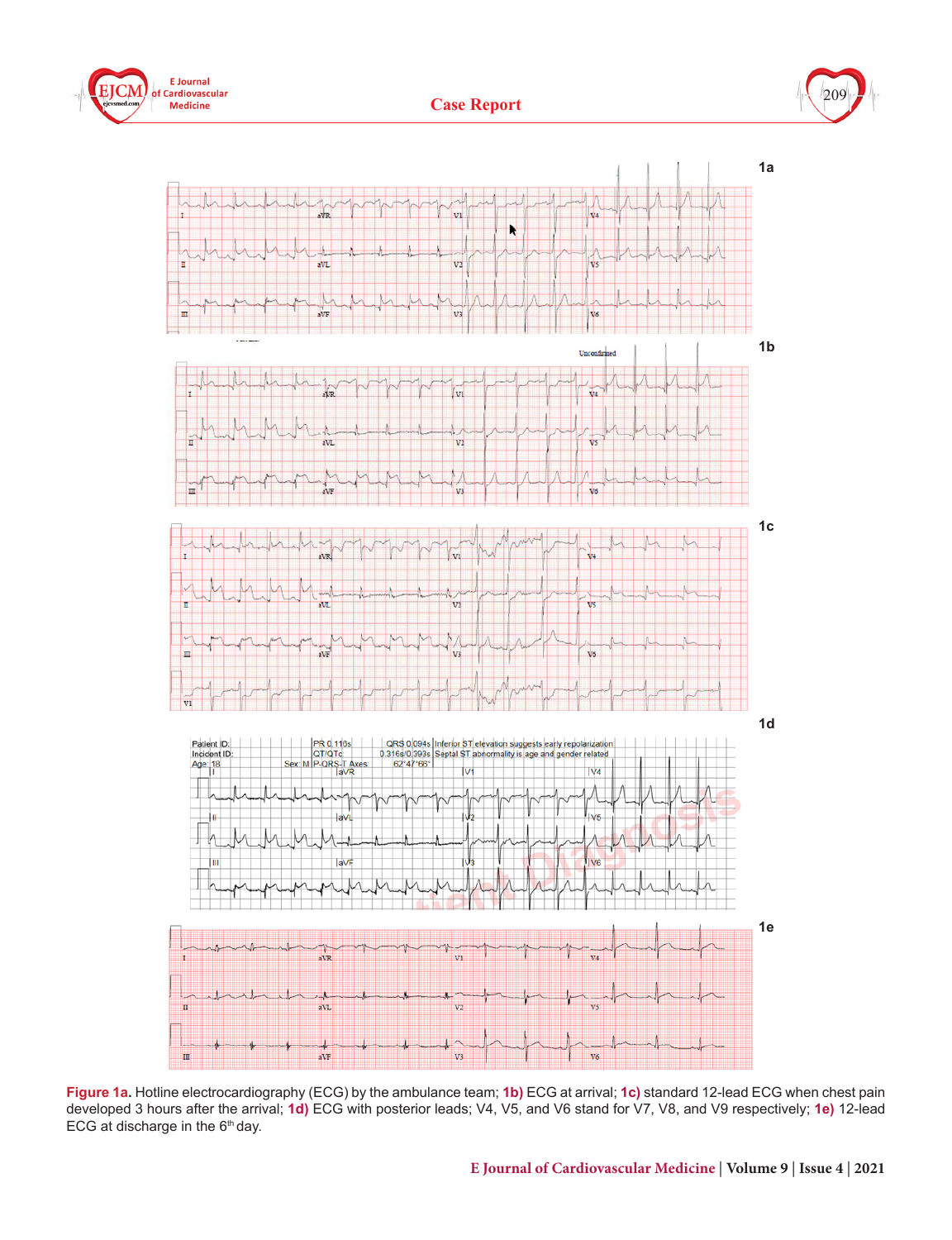





**Figure 2.** The coronary angiogram showed normal coronary artery

FT3 of 33.9 pmol/L at the admission) with the absence of anti-thyroid peroxidase or TSH receptor antibodies. The thyroid function tests improved within the following days without starting any anti-thyroid agent. (TSH of 0.04 mIU/L, FT4 of 13.3 pmol/L at day 5 after the admission) (Table 1). Both lobes of the thyroid gland and isthmus region were normal in size and shape with normal parenchymal echotexture and no focal lesions in thyroid ultrasonography. Additionally, few cervical lymph nodes were detected bilaterally, in the right side measuring around 12x4 mm and in the left side measuring around



**Figure 3.** Cardiac magnetic resonance imaging showed the changes in consistent with acute myocarditis

|                                       | At arrival | 3 hours after<br>the arrival | 6 hours after<br>the arrival | 24 hours after<br>the arrival | 2 <sup>nd</sup><br>day | $3rd$ day | 4 <sup>th</sup> day | $5th$ day | 6 <sup>th</sup> day |
|---------------------------------------|------------|------------------------------|------------------------------|-------------------------------|------------------------|-----------|---------------------|-----------|---------------------|
| <b>WBC</b><br>$(4.0-10.0 10^3/\mu L)$ | 9.2        |                              |                              | 7.3                           | 8.6                    |           |                     |           |                     |
| hs-Trop T<br>$(3-15 \text{ ng/L})$    | 1312       | 1115                         | 1950                         | 2828                          |                        |           | 4358                | 3054      | 1351                |
| <b>TSH</b><br>$(0.50 - 4.30$ mIU/L)   | 0.03       |                              |                              |                               |                        | 0.01      |                     | 0.04      |                     |
| FT <sub>3</sub><br>(3.7-6.4 pmol/L)   | 33.9       |                              |                              |                               |                        | 4.0       |                     |           |                     |
| FT4<br>(12.9-20.6 pmol/L)             | 35.2       |                              |                              |                               |                        | 18.2      |                     | 13.3      |                     |
| <b>ALT</b><br>$(0-41 \text{ U/L})$    | 32         |                              |                              | 52                            | 50                     | 33        |                     | 32        |                     |
| <b>AST</b><br>$(0-40 \text{ U/L})$    | 113        |                              |                              | 293                           | 194                    | 49        |                     | 19        |                     |
| Heart rate (bpm)                      | 111        | 99                           | 95                           | 100                           | 103                    | 86        | 70                  | 79        | 81                  |

**Table 1.** Laboratory and clinical findings of the patient during the follow-up in the hospital

WBC: White blood cell count, hs-Trop T: High-sensitivity troponin T, TSH: Thyroid stimulating hormone, ALT: Alanine transaminase, AST: Aspartate *transaminase, bpm: Beats per minute*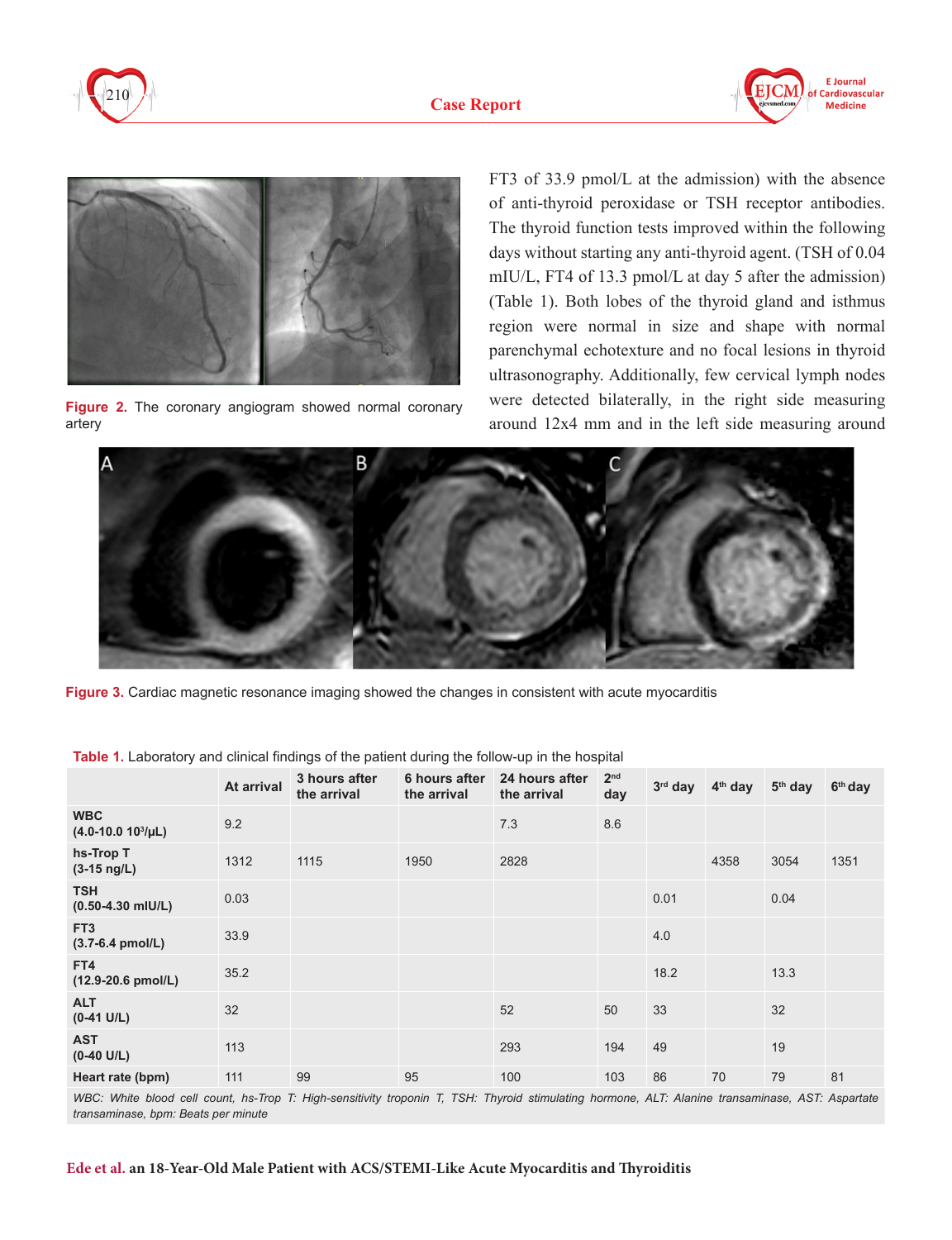



16x4 mm in size. Thus, the findings were consistent with acute thyroiditis.

The patient was discharged in stable condition with aspirin, colchicine, lisinopril 2.5 mg daily, and metoprolol 25 mg twice a day and with evolving ECG at day 6 (Figure 1e).

#### **Discussion**

In this case report, we presented concomitant acute myocarditis and acute thyroiditis without obvious inflammatory status, mimicking acute coronary syndrome in an 18-year-old male patient. We aimed to share our experience in diagnosis, treatment, and follow-up of such a young patient.

Acute myocarditis can mimic acute coronary syndrome<sup> $(4)$ </sup>. As in this case, it is very easy to mix the diagnosis with acute myocardial infarction, considering his initial manifestations such as dynamic ECG changes with recurrent, typical, burning-like retrosternal angina, and normal CRP in absence of PR segment deviation, fever or recent upper respiratory infection.

Considering the initial ECG changes (ST-segment elevation without PR deviation), it can be clearly stated that the patient was at the beginning stage of acute myocarditis. As per the literature, transient ST elevation is often seen and disappears within 48 hours in 74% of all patients manifested with initial ST-segment elevation<sup>(5)</sup>. In our case, ST elevation at the admission almost disappeared on the day  $6<sup>th</sup>$ .

It is very rare to develop ACS/STEMI at young age in the absence of risk factors. In general, less than 10% of patients with myocardial infarction are younger than 40 years old $^{(6)}$ . In the literature, ACS/STEMI at a young age without prominent risk factors (21 and 27 years old patients respectively) were reported previously<sup>(7)</sup>. Our case was 18 years old, without risk factors. with the recurrence of chest pain, coronary angiography (CAG) was performed and showed normal coronaries. This case was not an example of myocardial infarction (MI) with non-obstructive coronary arteries (MINOCA) since CMRI revealed changes that were consistent with myocarditis.

Another interesting finding of the patient was mild sinus tachycardia at the admission and at the following hours in the absence of any chest pain or heart failure symptoms although it is commonly observed in acute myocarditis, especially as a warning sign of heart failure and shock. Interestingly, the patient had concomitant overt hyperthyroidism due to acute thyroiditis along with acute myocarditis. Thyroid functions returned to near normal at day 5 without any intervention. Concomitant myocarditis and thyroiditis may develop in autoimmune diseases or drug exposure in animal models $(7)$ ; but are not described in humans. Autoimmune biomarkers were negative in our patient. Viral pathogens are the most common reason for acute myocarditis or thyroiditis $(1,8)$ ; but it is very difficult to isolate the causative agent most of the times. In our case, we also could not isolate any viral pathogen.

In conclusion, acute myocarditis and acute thyroiditis can be observed in the same patient. Thyroiditis-related hyperthyroidism should be suspected in an unexplained tachycardia at presentation. Myocarditis should be considered in the differential diagnosis of acute angina at a young age, especially in the absence of obvious risk factors regardless of initial inflammatory marker levels.

#### **Acknowledgements**

Ethical and institutional approvals were obtained (MRC-04-21-656, dated on 06/09/2021).

#### **Ethics**

**Informed Consent:** It was obtained from the patient. **Peer-review:** Externally peer-reviewed.

#### **Authorship Contributions**

Surgical and Medical Practices: H.E., S.A.H., I.A.A., H.H.A., Concept: H.E., S.A.H., I.A.A., H.H.A., Design: H.E., S.A.H., I.A.A., H.H.A., Data Collection and/or Processing: H.E., I.A.A., Analysis and/or Interpretation: H.E., S.A.H., H.H.A., Literature Search: H.E., S.A.H., I.A.A., H.H.A., Writing: H.E., S.A.H., I.A.A., H.H.A.

**Conflict of Interest:** The authors declare that they have no conflict of interest.